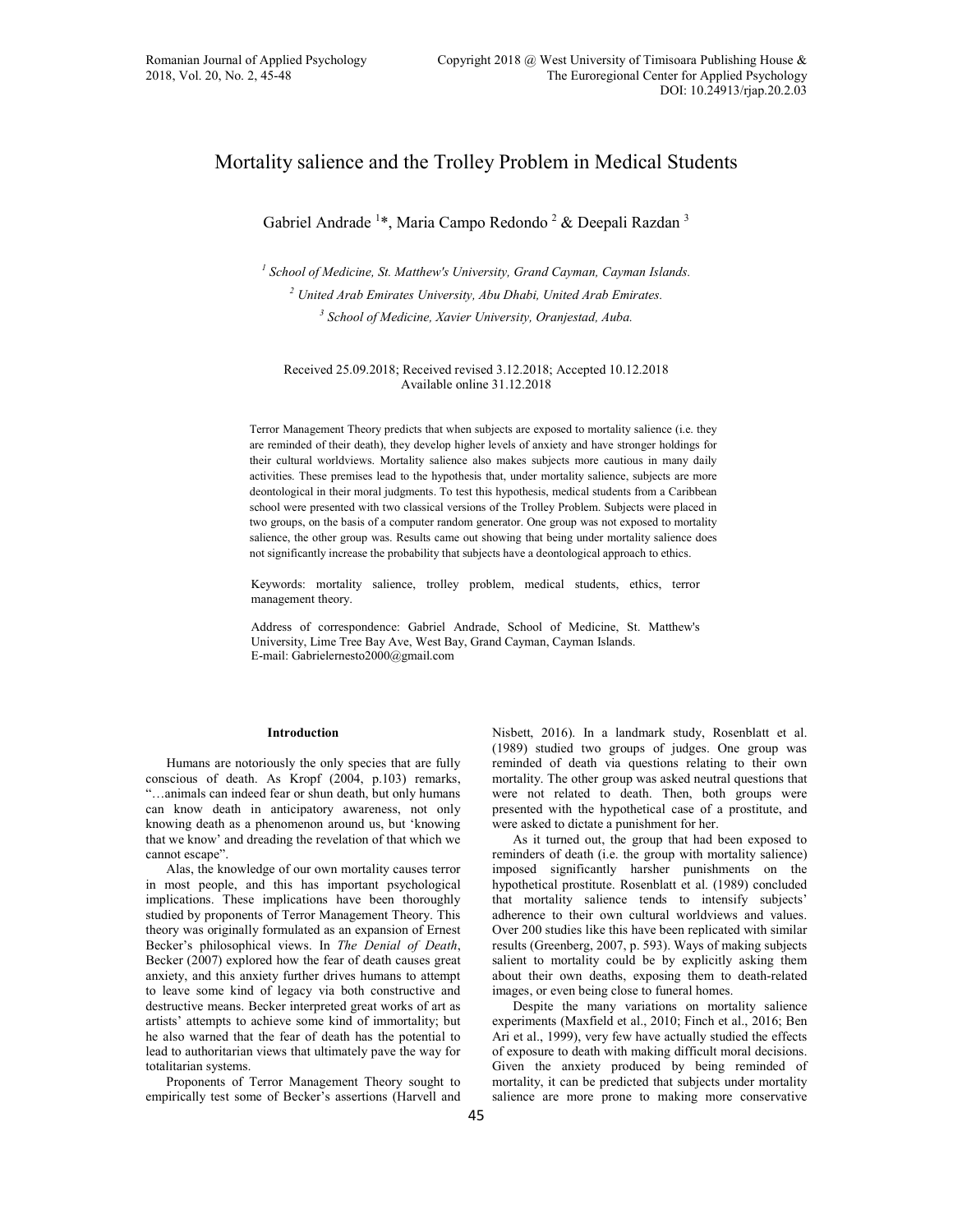moral choices in critical situations. In fact, this has been confirmed by at least one study (Tremoliere et al., 2012).

The use of the so-called "Trolley Problem" is relevant in this regard (Edmonds, 2014). Originally formulated by philosopher Philippa Foot (1967), this problem poses an imaginary scenario: suppose a trolley is going down the tracks, and it is set on course to run down five people who are tied to the tracks. The driver of the trolley has the option to divert the trolley onto another track, in which only one person is tied. Foot wondered whether or not the driver should divert the trolley.

This dilemma comes down to two basic understandings of ethics: deontological vs. consequentialist (Tannsjo, 2008). In deontological ethics, there are intrinsic duties, and they must be carried out regardless of the consequences. In utilitarian ethics, consequences are important, and if an action brings about a greater amount of good, then it is considered moral. In this trolley scenario, refusing to divert the trolley would be the deontological option, inasmuch as there is the intrinsic duty not to participate in anyone's killing, even if that means not saving more people. By contrast, diverting the trolley would be approved by consequentialist ethics, because even if the action involved killing one person, it would save the five.

The Trolley Problem has some variations. In all variations, the prediction can be made that subjects under mortality salience will lean more towards the deontological option. The theoretical explanation for this is that, by being reminded of their own mortality, anxiety leads subjects to be more cautious in making decisions that may directly result in someone else's death. As documented by Vail and Juhl (2015), reminders of death have the potential of making people more cautious, in behaviors such as wearing seat belts, using sunscreen and doing exercise. Likewise, this caution may extend to moral judgments.

Medical students continuously encounter situations that remind them of death (Reynolds, 2006). And in their academic formation, they may occasionally encounter situations that structurally resemble the Trolley Problem. The question thus comes up: does being reminded of death make medical students more deontological in their decision making?

This is a relevant issue, as medical practitioners frequently encounter situations that require complex moral thinking. When it comes to issues such as euthanasia and abortion, many philosophers and medical ethicists complain that people's moral judgments on these issues tend to rely more on intuitions, and not on reasoned arguments, and therefore, are overly cautious (Singer, 1996). Inasmuch as health care professionals are an important group to consult when legislating things such as abortion and euthanasia, their moral leanings may ultimately be more reflected in policy and legislation, yet these deontological leanings may not come necessarily from adequate moral reasoning, but rather, from intuitive reactions as a result of their constant exposure to mortality salience.

# **Method**

Participants

Xavier University School of Medicine, Aruba, has a population of 186 students, mostly of Canadian and American nationality, with very diverse ethnic origins. 56 students were approached to answer questions from a survey voluntarily, after signing Informed Consent forms. Subjects are evenly split on the basis of gender, their age span is between 19 and 38 years old, with a mean age of 23,7.

#### Measures and Procedure

Two surveys were designed. The first survey asked introductory neutral questions, such as "What is your favorite TV show?", "What is your favorite movie?", "What is your favorite food?". The second survey had the purpose of placing subjects under mortality salience, by asking them questions that reminded them of their mortality. Some of these questions were "How do you think your relatives will dispose of your body when you die?", "How do you think you will be remembered by friends after you die?", "What do you think will be the most likely cause of your death?". These questions meant to make subjects think about their own death were based on (although not identical to) similar questionnaires used in other mortality salience studies (Miller and Mulligan, 2002; Pyszczynski et al, 1997).

On the basis of a computer random generator, 29 subjects were assigned to the first survey, and 27 subjects were assigned to the second survey. After being asked these introductory questions, both groups were then asked in their respective surveys what they would do in two variations of the Trolley Problem.

In the first variation, a trolley is going down its path, and it will run over five people. There is the option that a bystander pulls a lever and diverts the trolley onto another track, in which one person is tied. Subjects were asked whether they would pull the lever.

When the Trolley Problem began to be discussed seriously amongst philosophers after Foot's seminal article, most authors agreed that the ethical thing to do was to indeed, pull the lever, i.e., a consequentialist approach. But then, philosopher Judith Jarvis Thomson (1986, p. 109) formulated a second variation of the Trolley Problem, to test whether or not utilitarian solutions are easy to come by when facing the decision of saving one vs. saving five.

In this second variation, which was also included in the survey, a trolley is going on its path, and it is about to run over five people tied to the track. The trolley is about to go underneath a bridge; on that bridge, there is a fat man. If that fat man is pushed over the bridge, his weight will stop the oncoming trolley, he will die, but the five tied to the track will be saved. Subjects were asked if they would push the fat man.

Subjects were questioned personally. Inasmuch as mortality salience requires some time for thoughts to be processed, there was no time limit on each questioning. On average, respondents from the first group took 8 minutes to answer the whole questionnaire, while respondents from the second group took 15 minutes. No reward was given to the subjects, as their participation was entirely voluntary.

#### **Results**

In the scenario of a trolley going down a track with five persons tied, and having the option of pulling a lever to divert it to a track with only one person tied, 82% of the group not exposed to mortality salience approved of pulling lever, whereas 18% disapproved. Of the group that was exposed to mortality salience, 75% approved pulling the lever, whereas 25% disapproved (results are presented in Table 1). Using a significance level of 0.05, the value of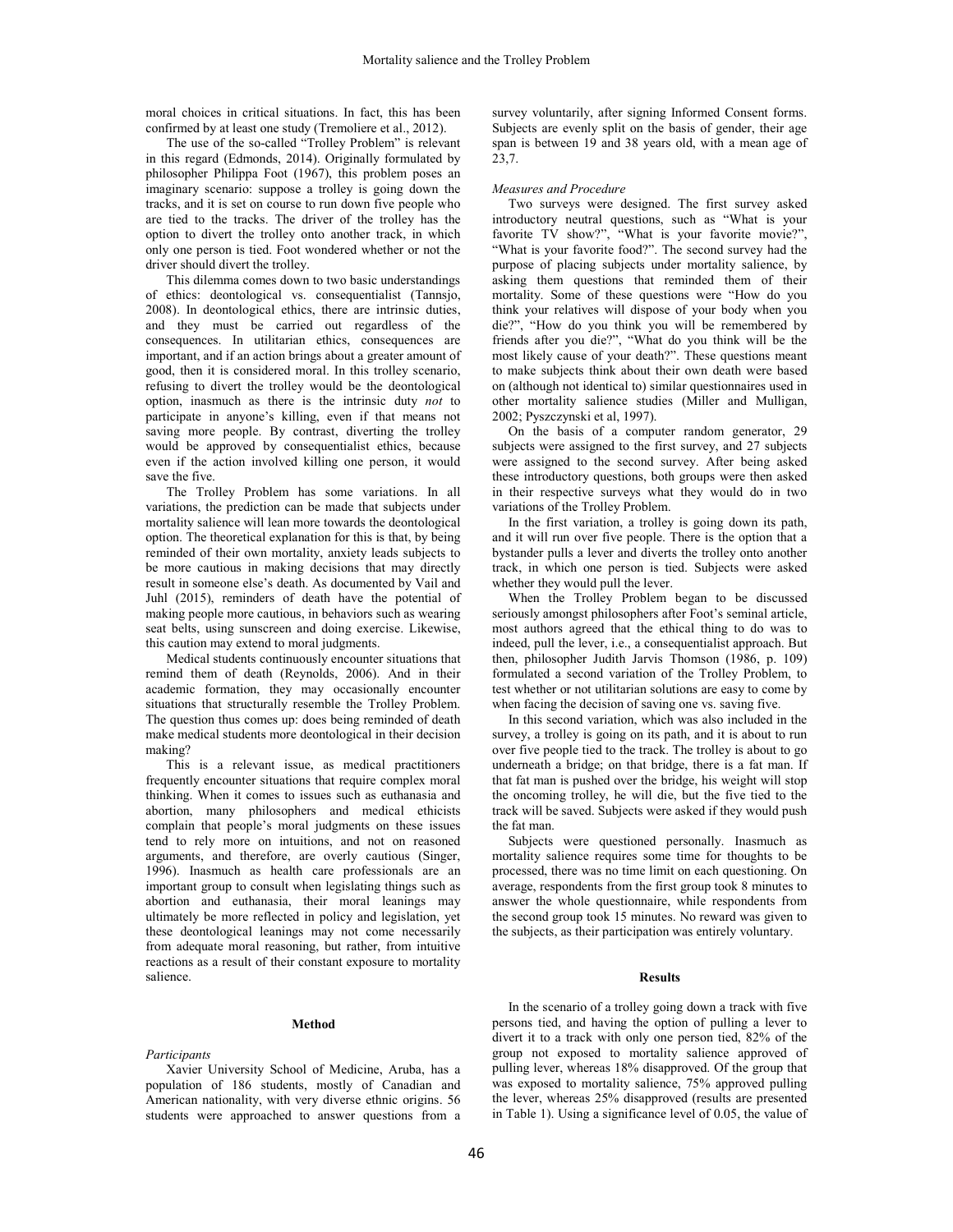Chi Square comes out as being 0.62, and the p- value 0.42. This means that the differences are non-significant.

In the scenario of a trolley going down a path with five people tied, and having the option of pushing a fat man from a bridge to stop the trolley, 52% of the group not exposed to mortality salience approved of pushing the fat man, whereas 48% disapproved. Of the group that was exposed to mortality salience, 48% approved of pushing the fat man, whereas 52% disapproved (results are presented in Table 2). Using a significance level of 0.05, the value of Chi Square comes out as being 0.0715, and the p- value 0.789. This means that the differences are, once again, non-significant.

The differences between the results in the two groups, and for both questions, are small and not statistically significant. In order to reach this conclusion, a Chi Square of Independence analysis was performed for both questions, with a 0.05 significance level.

Table 1 Pulling the lever (or not) in order to divert the trolley

| Twile 1. I alling the level (of not) in order to divert the troney |                           |                   |                       |       |  |  |  |
|--------------------------------------------------------------------|---------------------------|-------------------|-----------------------|-------|--|--|--|
|                                                                    |                           | Pulling the lever | Not pulling the lever | Total |  |  |  |
|                                                                    | Not<br>exposed to 24      |                   |                       | 29    |  |  |  |
|                                                                    | <b>Mortality Salience</b> |                   |                       |       |  |  |  |
|                                                                    | Exposed                   | to $20$           |                       |       |  |  |  |
|                                                                    | <b>Mortality Salience</b> |                   |                       |       |  |  |  |
| Total                                                              |                           | 44                |                       | 56    |  |  |  |
|                                                                    |                           |                   |                       |       |  |  |  |

Table 2. Pushing the fat man (or not)

| $\sim$ word $\sim$ . wonning the new man, (or new) |                                             |                     |                         |       |  |  |  |
|----------------------------------------------------|---------------------------------------------|---------------------|-------------------------|-------|--|--|--|
|                                                    |                                             | Pushing the fat man | Not pushing the fat man | Total |  |  |  |
|                                                    | Not.<br>exposed to 15<br>mortality salience |                     |                         | 29    |  |  |  |
|                                                    | Exposed<br>mortality salience               | to $13$             |                         |       |  |  |  |
| Total                                              |                                             | 28                  | 28                      | 5b    |  |  |  |
|                                                    |                                             |                     |                         |       |  |  |  |

#### **Discussion**

The initial hypothesis, according to which subjects under mortality salience become more deontological in their moral judgments, is not confirmed. The potential explanation for this finding may be that medical students are already desensitized to reminders of death in their in their daily clinical interactions, and in that sense, being exposed to mortality salience in specific situations does not make a difference from those moments when they are not exposed to mortality salience.

However, this finding only fails to confirm the hypothesis that medical students under mortality salience become more deontological in their moral judgments. It may very well be that, in the general population, subjects exposed to mortality salience do indeed become more deontological in their moral judgments.

This further invites studies comparing the moral judgments of medical students, and the moral judgments of regular subjects. A working hypothesis would be that medical education desensitizes students when it comes to mortality salience effects as applied to moral decisions, whereas mortality salience effects as applied to moral decisions do remain in the general population.

Indeed, relevant studies do seem to suggest that, as students go through training and finally go into the medical profession, their moral reasoning goes through some significant transformation, not necessarily towards a more mature understanding of morality or a higher level in Kohlberg's stages of moral reasoning, but rather, "a significant decrease in weighted average [moral] scores" (Patenaude, Niyonsenga, and Fafard, 2003). Likewise, Lind (2000) has documented that amongst medical students there are trends of moral regression during their medical education

Nevertheless, although the initial hypothesis was not confirmed, it is still relevant that, in both groups, support for pulling the lever in the first case was much higher than support for pushing the fat man in the second case. 79% of subjects are willing to pull the lever, whereas only 50% of subjects are willing to push the fat man.

Other studies have consistently shown that, when it comes to pushing the fat man, subjects tend to be far less utilitarian (Tannsjo, 2015, p. 63). There seem to be two important moral reasons for this. First, there seems to be an important moral difference between actively participating in someone's death, and doing some action that only indirectly leads to someone's death (Kamn, 2001). Psychologically, pulling a lever to divert a trolley and letting one person die, is different than actually pushing someone from a bridge in order to kill him.

The second reason, related to the first, has to do with the relationship between means and ends (Di Nucci, 2014). In the case of the trolley diverted to another track, killing one person is only a side effect of saving the five, but never the means; if somehow the person tied to the tracks could escape, the goal would still be achieved. By contrast, in the case of the fat man being pushed from the bridge, the fat man's death would not just be a side effect, but rather, the means to save the five; if somehow the fat man bounced off and he survived, the goal would not be achieved, as the five would still die.

Subjects are not likely to have a formal understanding of these moral differences, but intuitively they understand that pulling the lever in the first case is of a different moral caliber than pushing the fat man in the second case. That